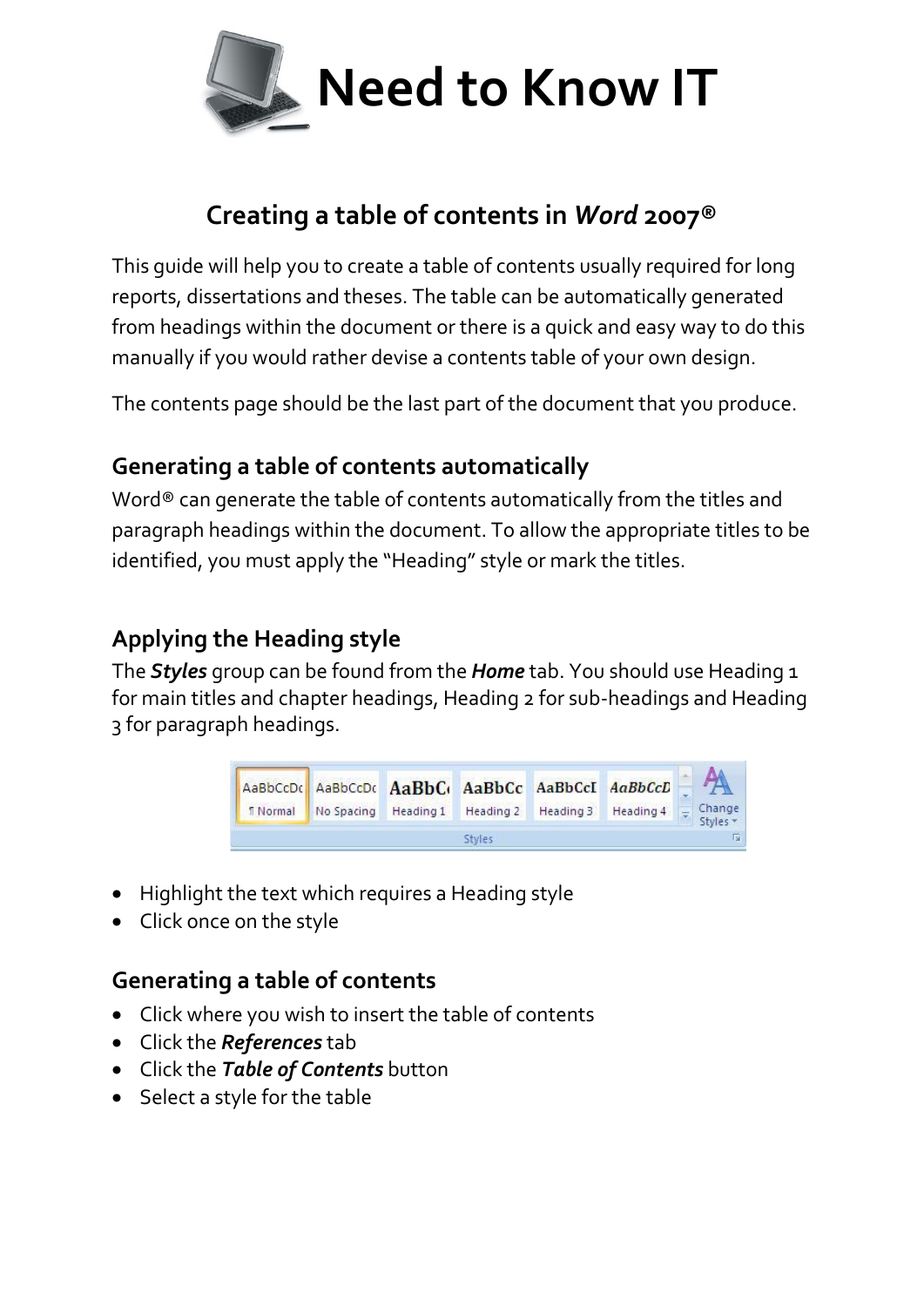#### **Update the table of contents**

If you change any of the headings in your document, you will need to update the table of contents.

- Click the *References* tab
- Click the *Update Table* button
- In the box that appears, select *Update entire table*
- Click *OK*



### **Word® also allows you to create a contents table manually**

- Click where you wish to insert the contents table
- Click the *References* tab
- Click the *Table of Contents* button
- Select *Manual Table*

#### **Table of Contents**

An outline contents table will be inserted. You can click on each title and page number to enter your own information. You can change all aspects of the fonts – size, colour, style and so on – in the same way as you would normally in Word. Remember with this manual table, the page numbers will not be automatically updated, so you have to make sure the numbers correctly match the exact pages within the document.

### **Deleting a table of contents**

- Click the *References* tab
- Click the *Table of Contents* button

**University of South Wales** Prifysgol De Cymru